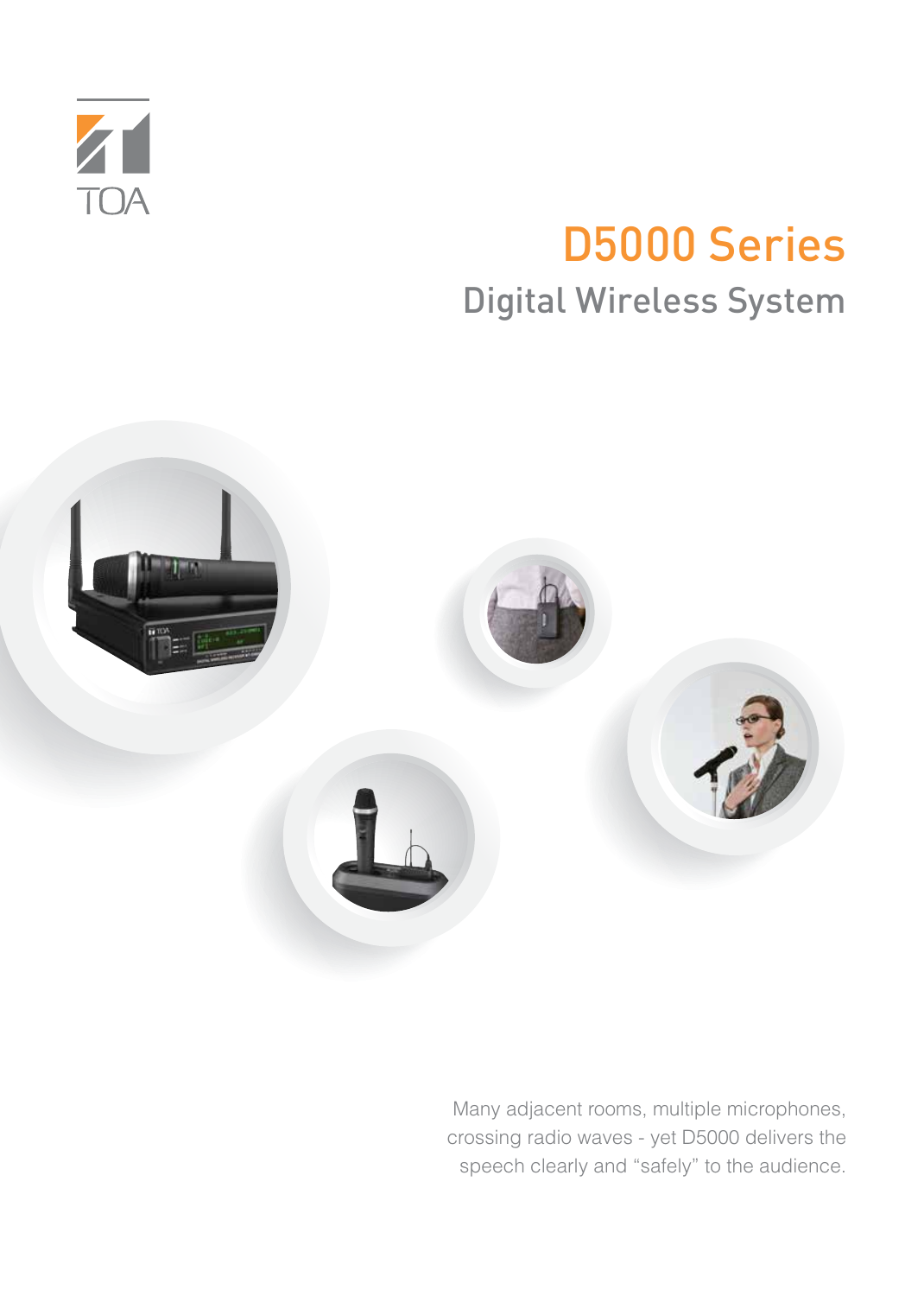# Voice clarity and comfort for any speaki TOA Digital Wireless Systems









- Frequency channel scan
- Feedback suppression
- Built-in optimized preset equalization in microphones

**ET TOA** 

- Detachable antenna
- Audio mixing with cascading voice input connectivity
- Antenna mixing with cascading antenna connectivity
- Intuitive LCD display

Handheld Transmitter WM-D5200



- Lightweight body
- Dedicated rechargeable (NiH2 = nickel-hydrogen) battery or an AA alkaline battery can be used
- 1 AA battery provides up to 8 hours of continuous use
- Selectable microphone sensitivity
- Selectable transmission output (1 mW/10 mW)
- 3-step battery life indicator
- Built-in antenna

Beltpack Transmitter WM-D5300



- Ultra slim and lightweight body
- Dedicated rechargeable (NiH2 = nickel-hydrogen) battery or an AA alkaline battery can be used
- 1 AA battery provides up to 8 hours of continuous use
- Selectable microphone sensitivity
- Selectable transmission output (1 mW/10 mW)
- 3-step battery life indicator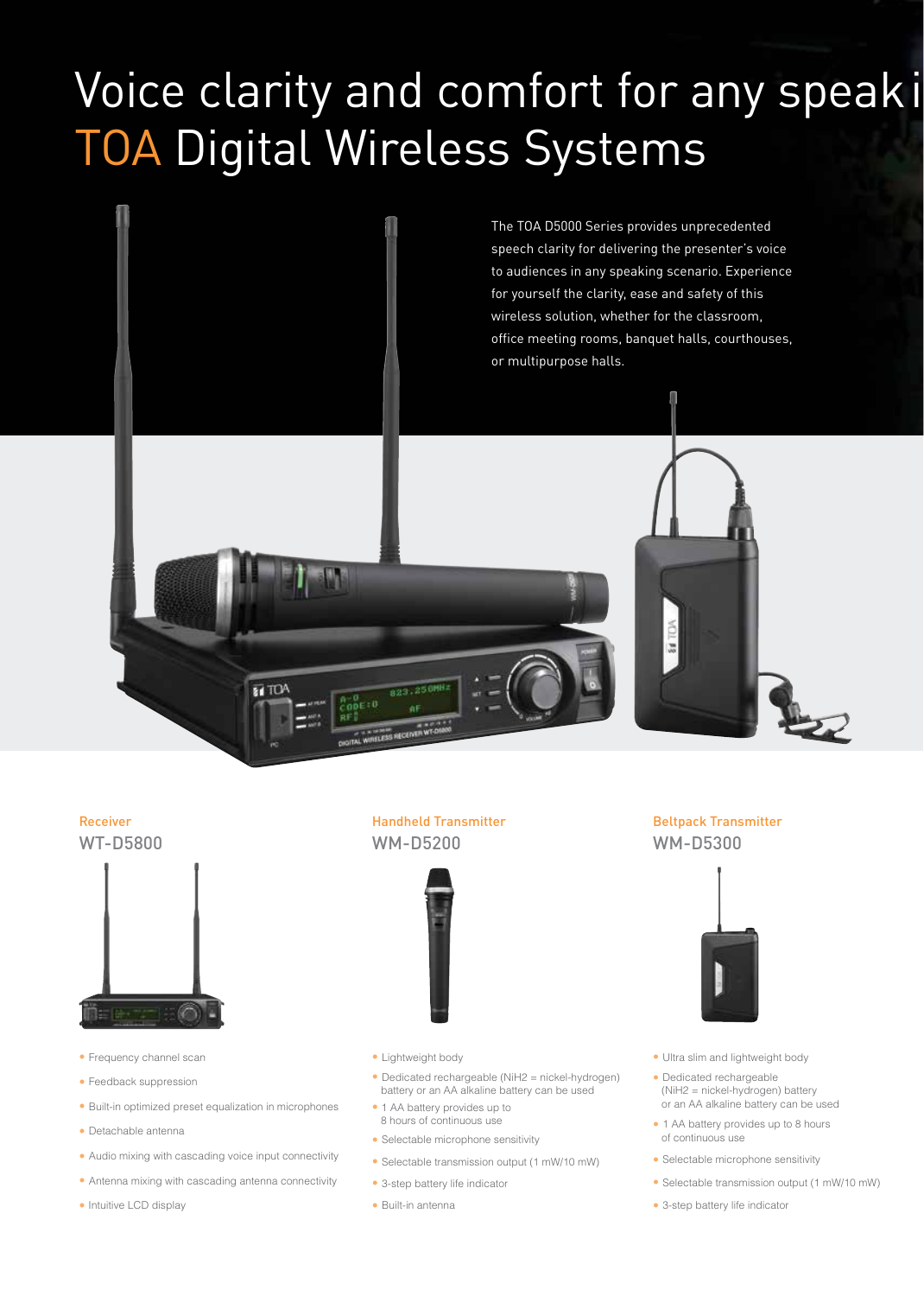# king scenario

### **Product Features**

- TOA's proprietary digital audio processing ensures optimal sound quality and intelligibility for speech applications.
- Up to 32 simultaneous channels \*Region dependent
- 15 compatible channels per 6 MHz, 20 compatible channels per 8 MHz TV channel
- Proprietary encryption settings to prevent data leakage
- Approx. 100 m operating range (line of sight)
- Dedicated maintenance software enables visual monitoring of any jam radio waves or changes to incoming radio waves.
- Signal stability is assured using the digital diversity method.
- Control of peripherals is possible using contact output.



### System components

#### Lavalier Microphone YP-M5300



• Unidirectional electret condenser microphone element Connector for ø3.5 mini-plug





• Omnidirectional electret condenser microphone element • Connector for ø3.5 mini-plug

Headworn Microphone WH-4000H



• Unidirectional electret condenser microphone Headworn Microphone WH-4000A



- Unidirectional electret condenser microphone
- Ideal for sports applications

Antenna Distributor WD-5800

#### Battery Charger BC-2000







Wall Mount Antenna YW-4500



\*Available in Q3 2017